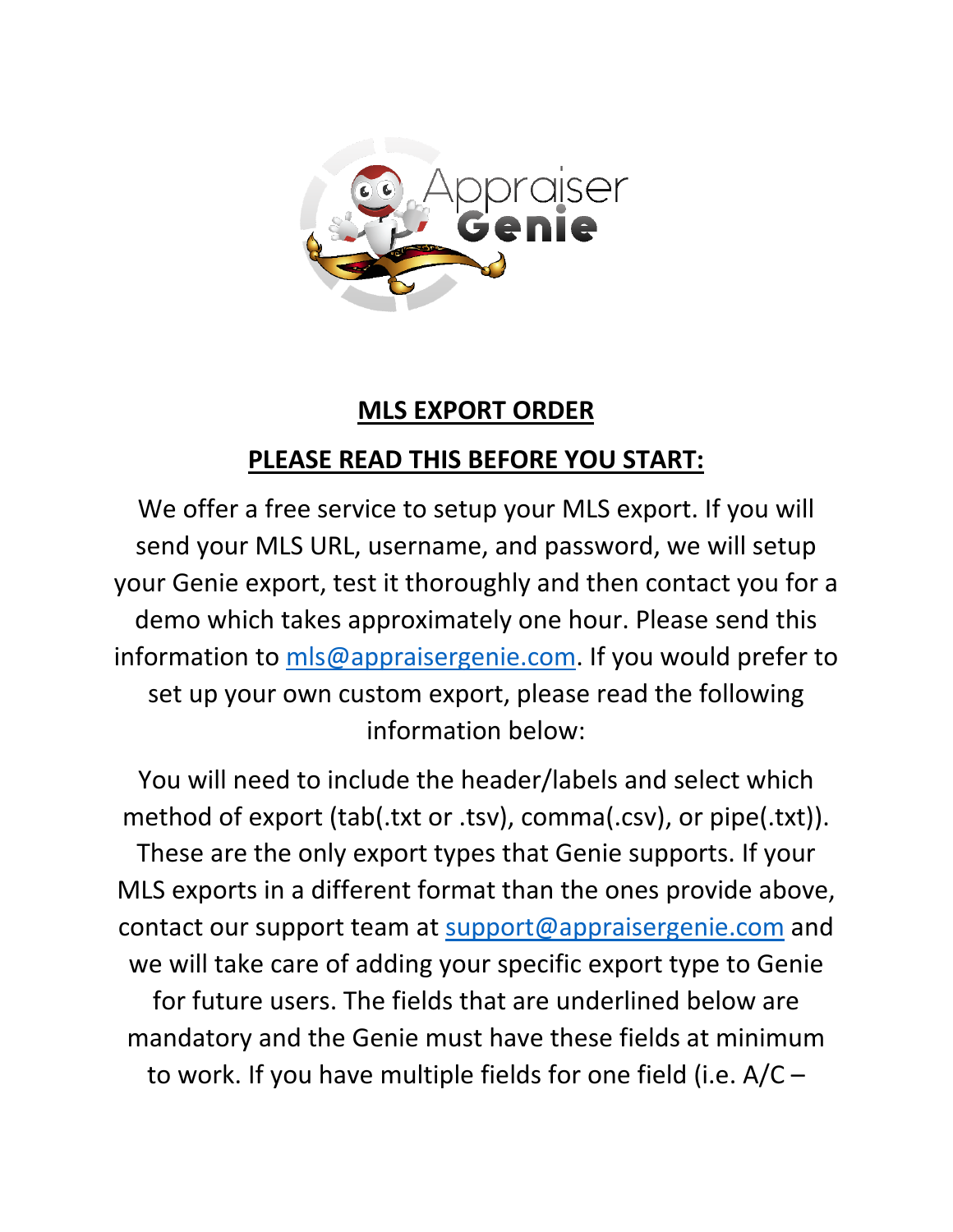Central, Window, Evap) include all of the fields and Genie will automatically scrub the fields to make sure they are UAD compliant.

WARNING: If you get an error message the first time you import your MLS data, it is due to the formatting of your MLS. Please send a copy of your MLS export to [mls@appraisergenie.com](mailto:mls@appraisergenie.com) and we will format Genie to accept your MLS export usually within 72 hours or less. We now receive automatic notification if you receive an error and will contact you via email once our development team has formatted your export.

Listing Status = Sold, Active, Pending, etc.

Zip Code

Street Direction

Street Number

Street Name

Street Type = Drive, Street, Avenue

Unit #

Subdivision

City

State

List Price = Current List Price, Starting List Price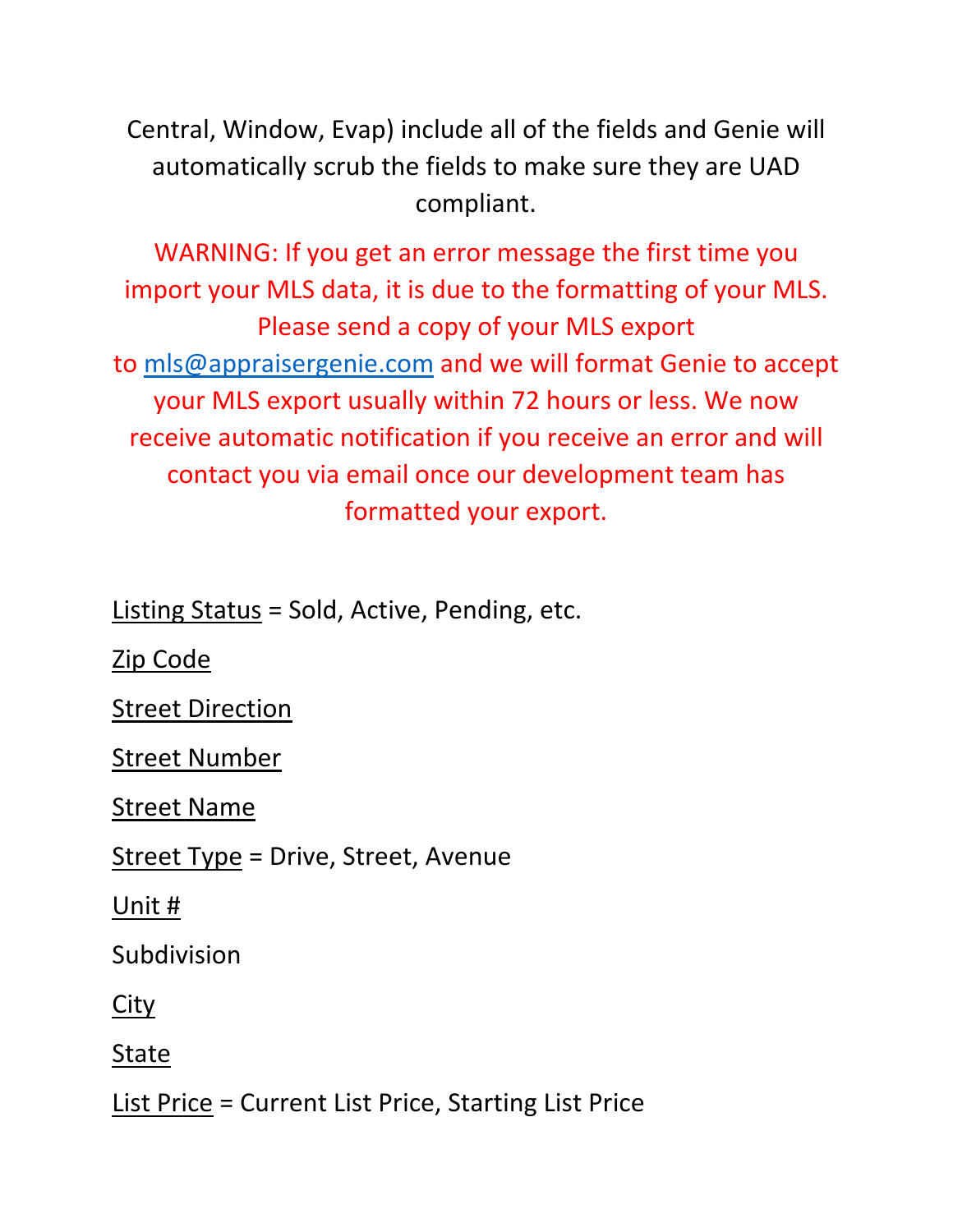Closed Price = Sales Price

DOM = Combined DOM, DOM

Close Date = Closed Sale Date

Pending Date = Contract Date

REO/Foreclosure = Distressed Sale, Seller Type

MLS Number

Year Built

Concessions = \$ Dollar Amounts, Seller Concessions, Seller Contributions, Seller Paid Buyer Costs

Square Feet = Gross Building, Tax Assessor

Living Areas = Count

Dining Areas = Count

Total Rooms

Beds = Total Bedrooms

Baths Full

Baths Half

Fireplace = Count

Garage Spaces = Count

Carport Spaces = Count

Stories = Count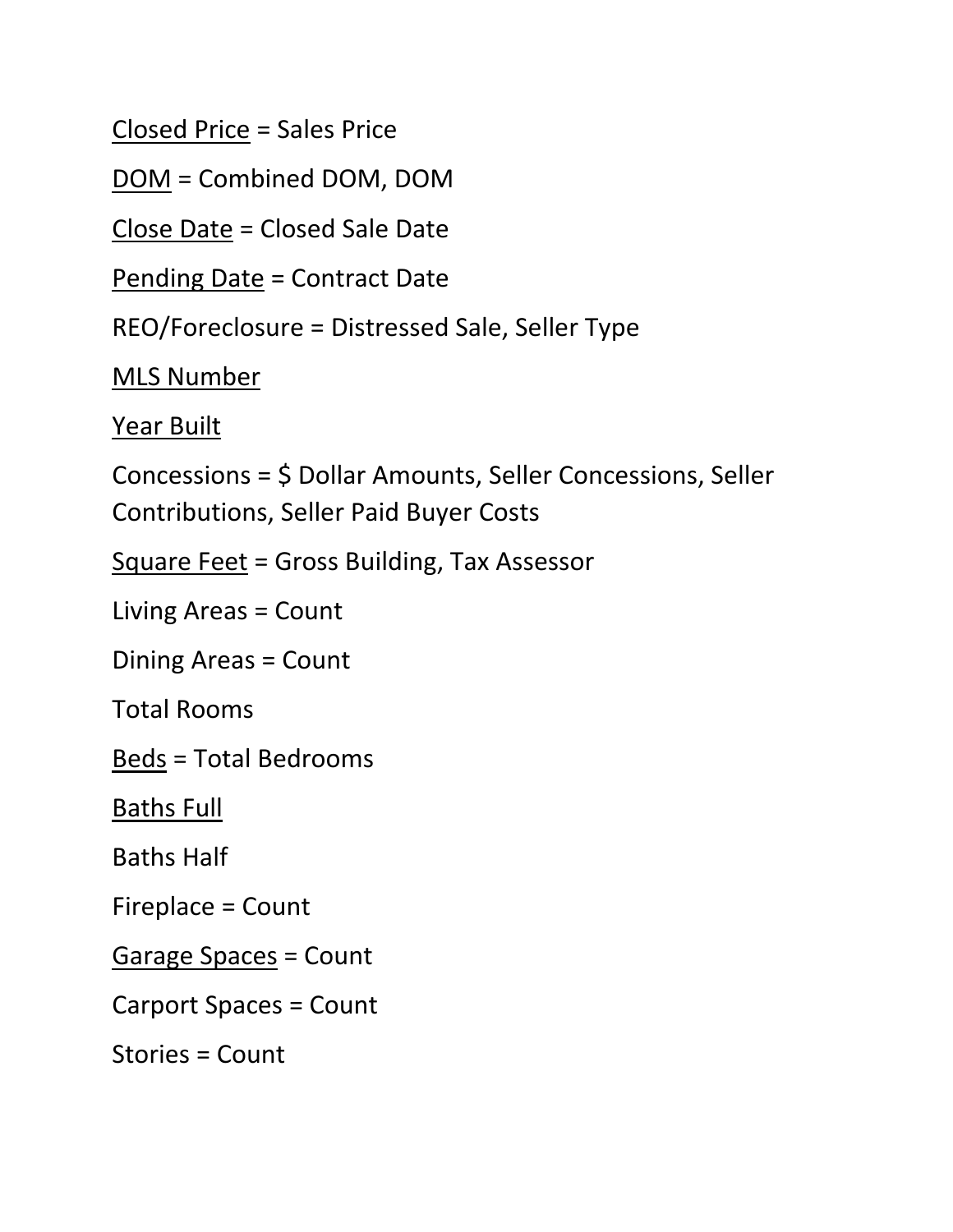Style = Ranch, Colonial, Modern, etc.

Garage Type = Attached, Detached, etc.

Lot  $Size = in \, acres$ 

Finance Type = Cash, Conventional, FHA, VA, etc.

Parcel # = Assessor Parcel Number

**County** 

A/C = Type, Central, Window, Evap, etc.

Heat = Type, Forced Air, Central, Wall, Floor, etc.

Foundation = Slab, Pier and Beam

Pool = Count

Basement SF

Basement SF Finished

Basement SF Unfinished

Below Grade Bed Room

Below Grade Rec Room

Below Grade Bath

Basement % Finish

Longitude

Latitude

Photo